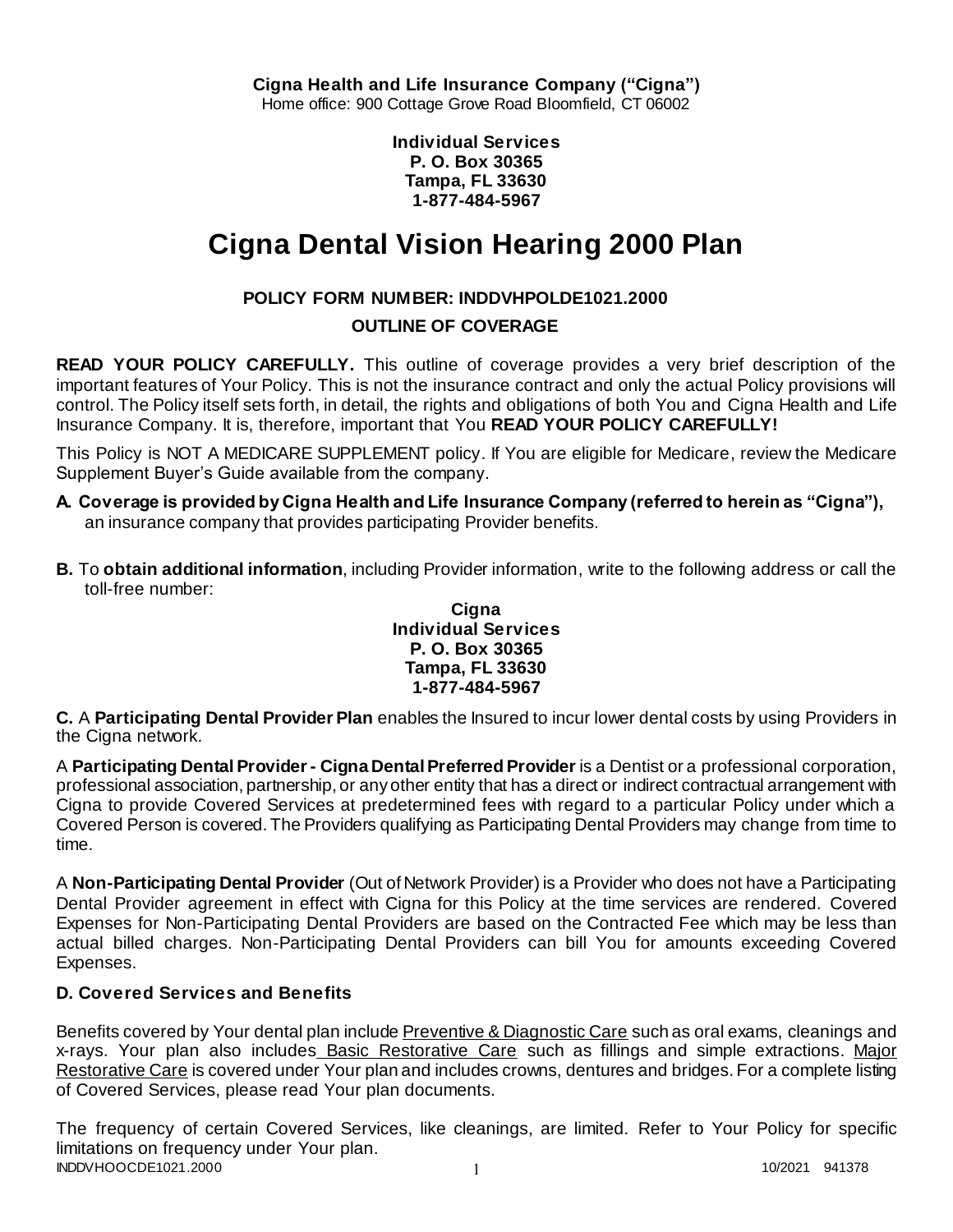### **Benefit Schedule**

The benefits outlined in the table below show the payment percentages for Covered Expenses **AFTER** any applicable Deductibles have been satisfied unless otherwise stated.

# **CIGNA DENTAL, VISION, AND HEARING INSURANCE** *The Schedule*

#### **For You and Your Dependents**

#### **The Schedule – Dental Benefits**

If You select a Participating Dental Provider, Your cost will be less than if You select a Non-Participating Dental Provider.

#### **Emergency Services**

The Benefit Percentage payable for Emergency Services charges made by a Non-Participating Dental Provider is the same Benefit Percentage as for Participating Dental Provider Charges. Dental Emergency services are required immediately to either alleviate pain or to treat the sudden onset of an acute dental condition. These are usually minor procedures performed in response to serious symptoms, which temporarily relieve significant pain, but do not effect a definitive cure, and which, if not rendered, will likely result in a more serious dental or medical complication.

#### **Dental Deductibles**

Dental Deductibles are expenses to be paid by You or Your Dependent. Dental Deductibles are in addition to any Coinsurance. Once the Dental Deductible maximum in The Schedule has been reached, You and Your family need not satisfy any further dental deductible for the rest of that year.

#### **Participating Dental Provider Payment**

Participating Dental Provider services are paid based on the Contracted Fee agreed upon by the Provider and Cigna.

#### **Non-Participating Dental Provider Payment**

Non-Participating Dental Provider services are paid based on the Contracted Fee.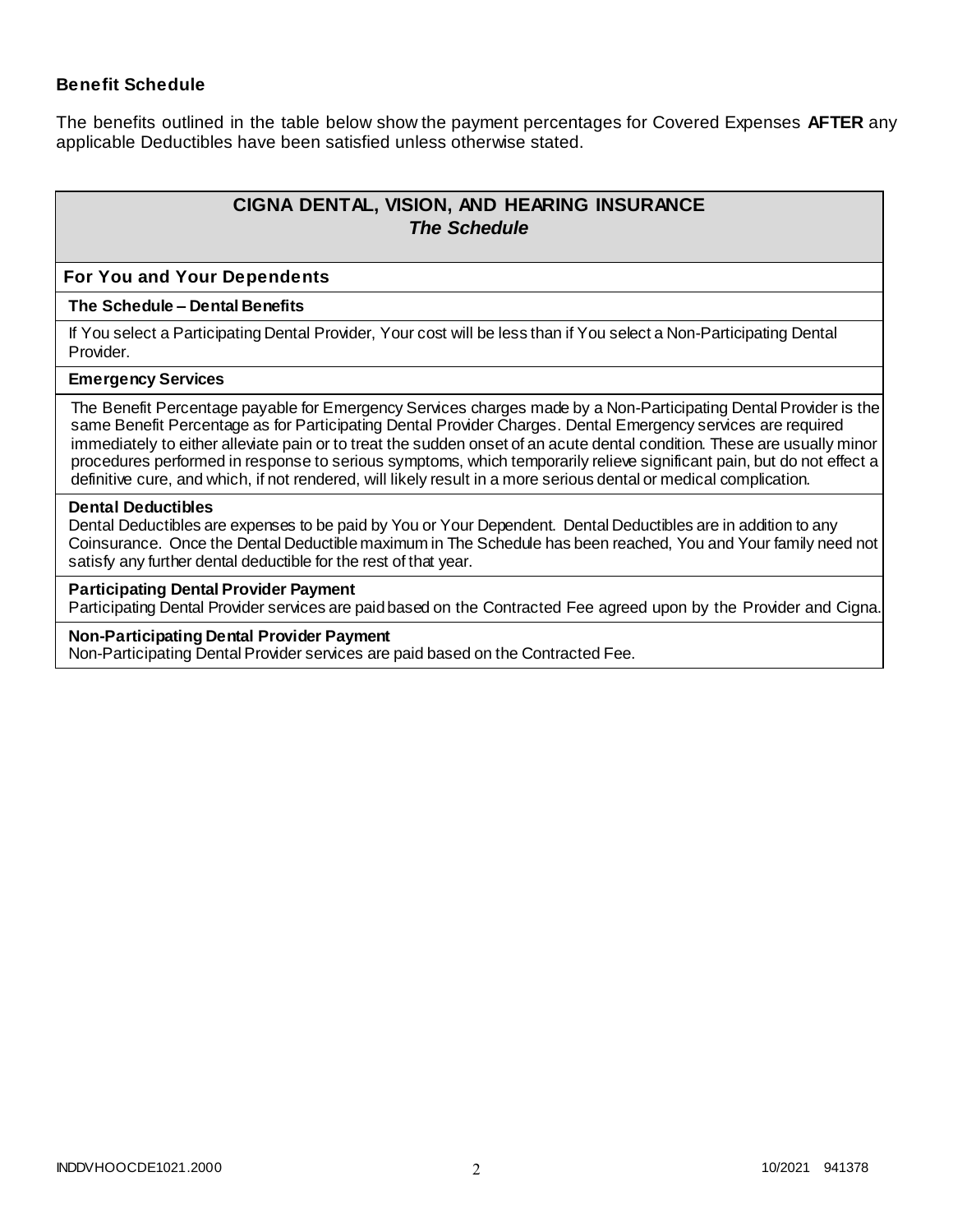| DENTAL BENEFIT HIGHLIGHTS                                                                                                                                                                                                                                          |                                                  |
|--------------------------------------------------------------------------------------------------------------------------------------------------------------------------------------------------------------------------------------------------------------------|--------------------------------------------------|
| Classes I, II, III<br><b>Calendar Year Maximum</b>                                                                                                                                                                                                                 | \$1,500 per person                               |
| <b>Calendar Year Dental Deductible</b><br>Individual                                                                                                                                                                                                               | \$100 per person<br>Not Applicable to Class I    |
| Class I                                                                                                                                                                                                                                                            | The Percentage of Covered Expenses the Plan Pays |
| Preventive Care<br>Oral Exams<br>Routine Cleanings<br>Routine X-rays<br>Non-Routine X-rays<br><b>Fluoride Application</b><br><b>Sealants</b><br>Space Maintainers (non-orthodontic)<br>Emergency Care to Relieve Pain                                              | 100%                                             |
| <b>Class II</b>                                                                                                                                                                                                                                                    | The Percentage of Covered Expenses the Plan Pays |
| <b>Basic Restorative</b><br>Fillings<br>Surgical Extraction of Impacted Teeth<br>Oral Surgery, Simple Extractions<br>Relines, Rebases, and Adjustments<br>Repairs - Bridges, Crowns, and Inlays<br>Repairs - Dentures                                              | 70% after dental deductible                      |
| <b>Class III</b>                                                                                                                                                                                                                                                   | The Percentage of Covered Expenses the Plan Pays |
| Major Restorative<br>Crowns / Inlays / Onlays<br>Root Canal Therapy / Endodontics<br><b>Minor Periodontics</b><br><b>Major Periodontics</b><br>Oral Surgery, All Except Simple Extractions<br>Prosthesis Over Implant<br>Anesthetics<br>Dentures<br><b>Bridges</b> | 50% after dental deductible                      |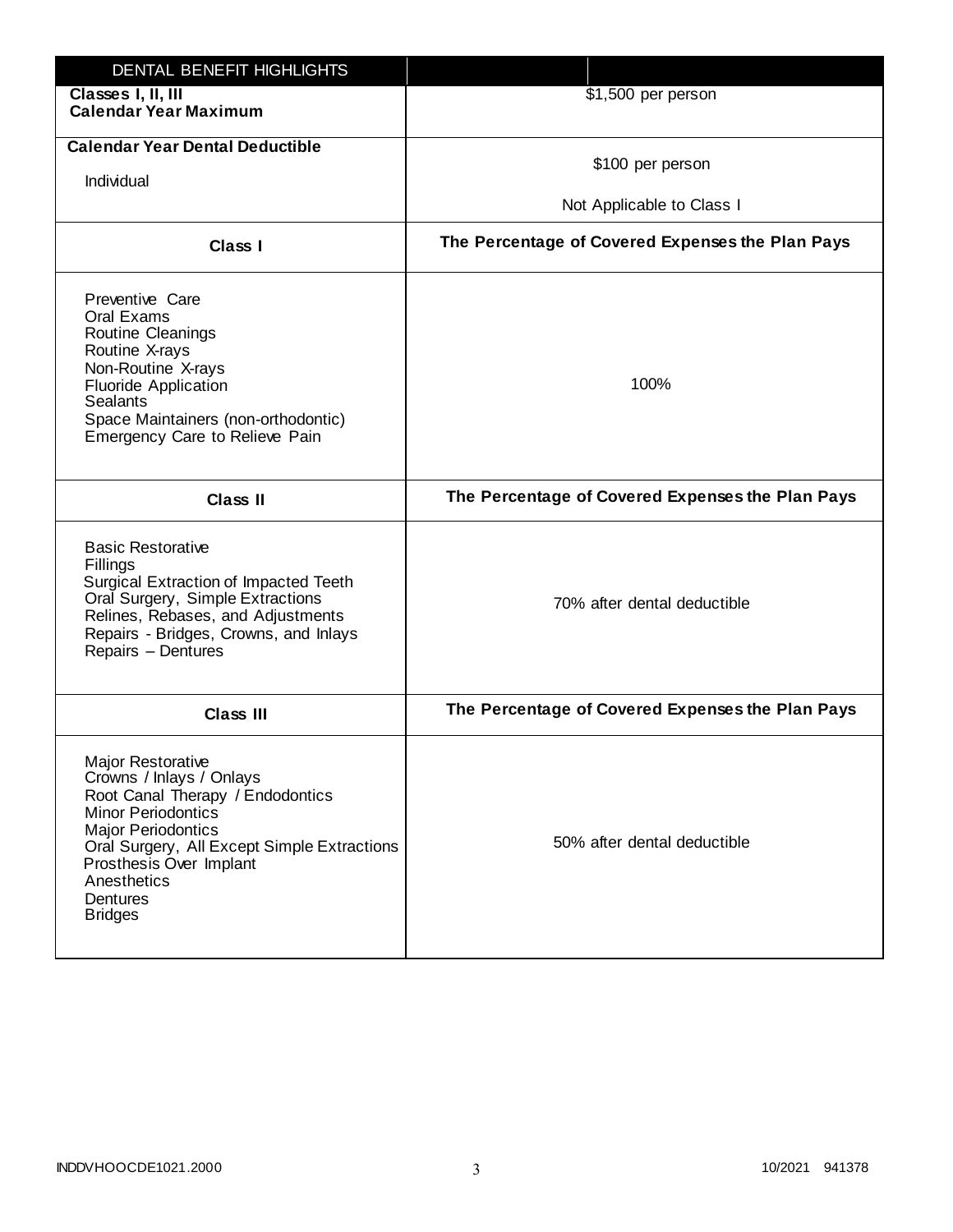| The Schedule - Vision Benefits                                                                  |                                                                                         |
|-------------------------------------------------------------------------------------------------|-----------------------------------------------------------------------------------------|
| VISION BENEFIT HIGHLIGHTS                                                                       |                                                                                         |
| Eye Examinations, including refraction                                                          | The plan pays 50% of expenses, not to exceed a \$75 calendar<br>year maximum per person |
| Materials (corrective eyeglasses or contact<br>lenses, including fittings and follow-up visits) | \$200 calendar year maximum per person                                                  |

| The Schedule - Hearing Benefits                             |                                        |
|-------------------------------------------------------------|----------------------------------------|
| <b>HEARING BENEFIT HIGHLIGHTS</b>                           |                                        |
| <b>Hearing Examinations</b>                                 | \$50 calendar year maximum per person  |
| Materials (Hearing Aids, including fittings<br>and repairs) | \$500 calendar year maximum per person |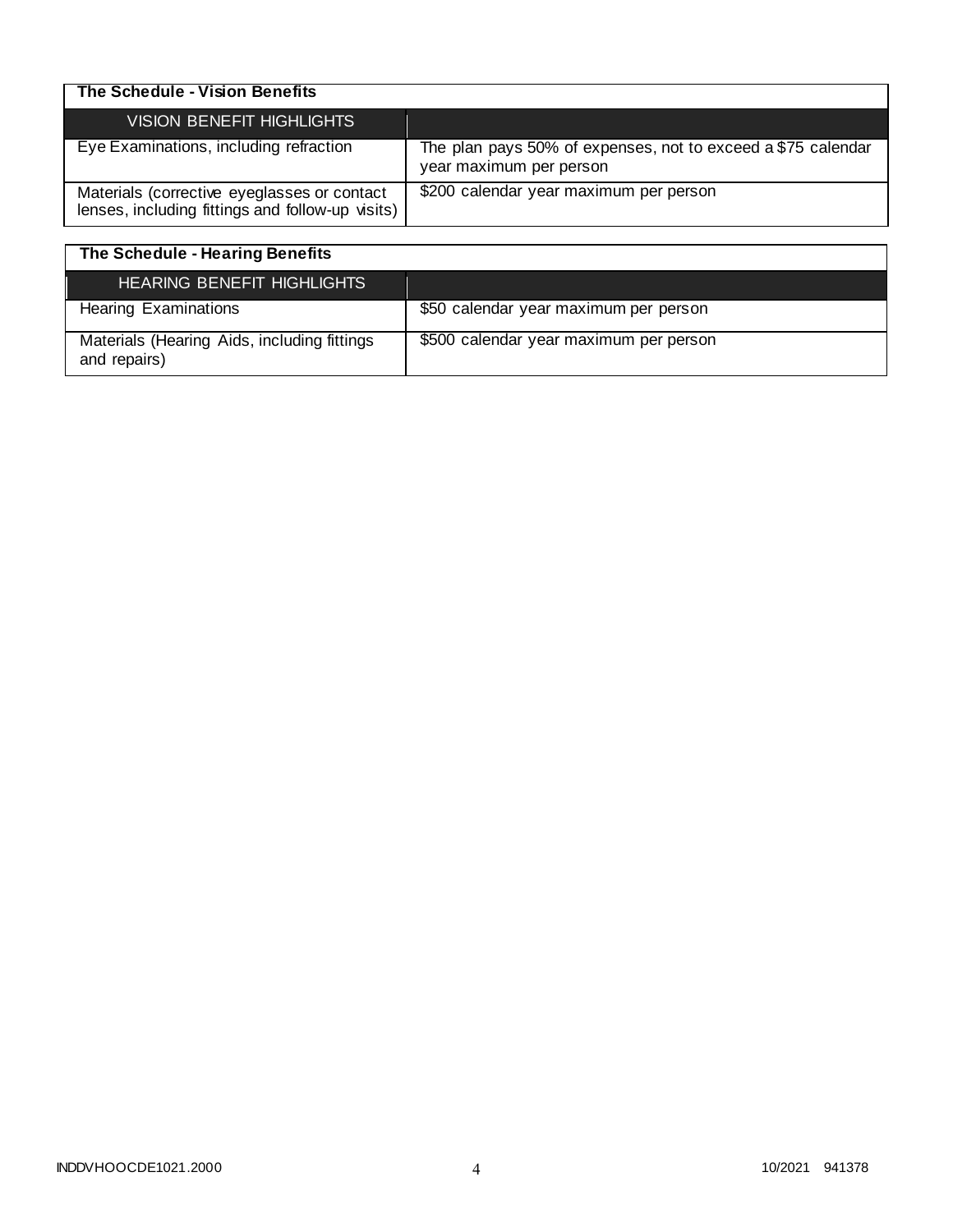# **Waiting Periods**

A Covered Person may access their dental, vision, and hearing benefit insurance once he or she has satisfied the following waiting periods:

- There is no waiting period for Class I or II dental benefits or for vision and hearing benefits.
- After 12 consecutive months of coverage dental benefits will increase to include the list of Class III procedures.

### **Missing Teeth Limitation**

There is no payment for replacement of teeth that are missing when a person first becomes insured. This payment limitation no longer applies after 24 months of continuous coverage.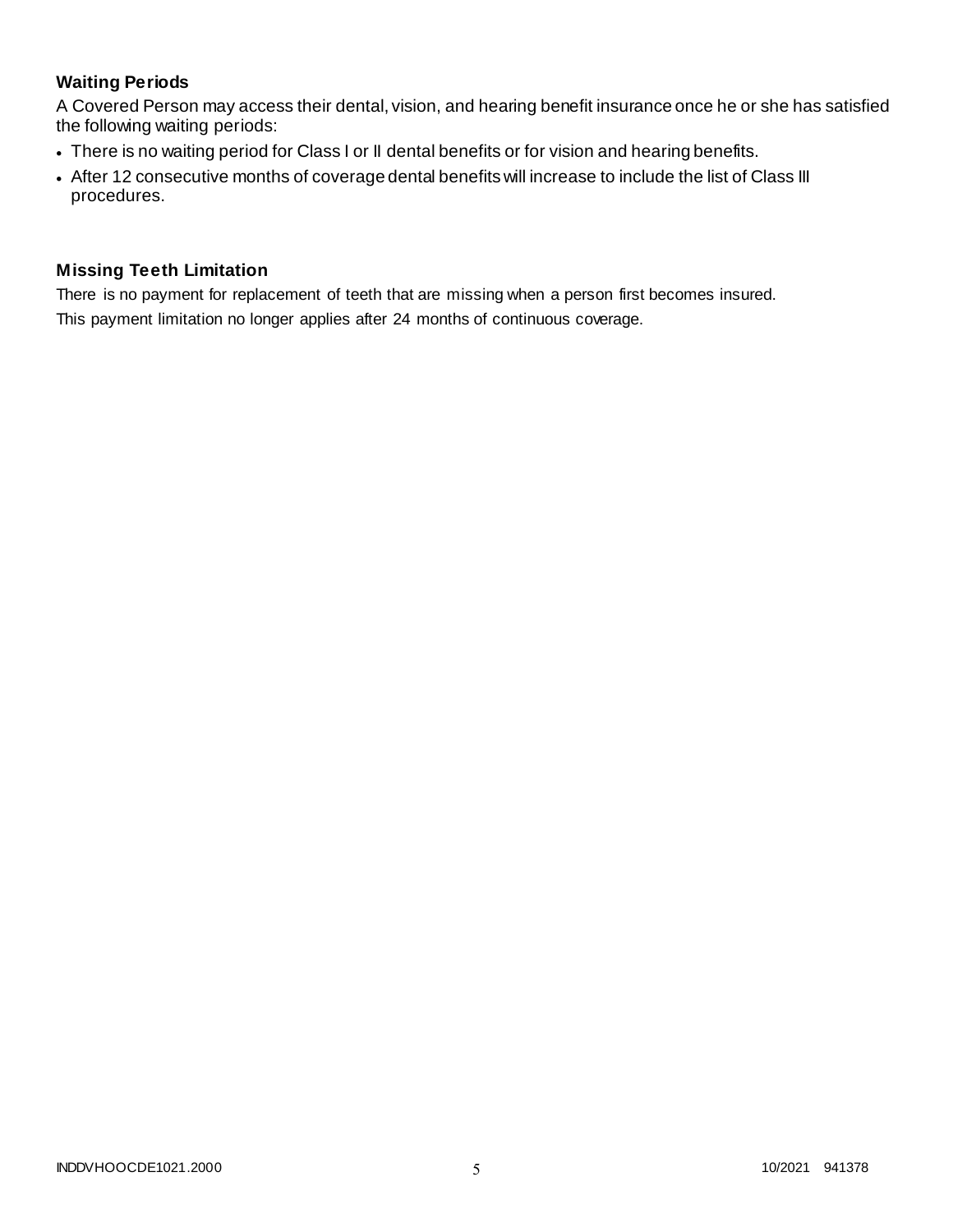# **E. Insured's Financial Responsibility**

The Insured is responsible for paying the monthly or quarterly premium on a timely basis. The Insured is also responsible to pay Providers for charges that are applied to the Deductibles, Coinsurance, and any amounts charged by Non-Participating Dental Providers in excess of the Contracted Fee. In addition, any charges for Medically Necessary and/or Dentally Necessary items that are excluded under the Policy are the responsibility of the Insured.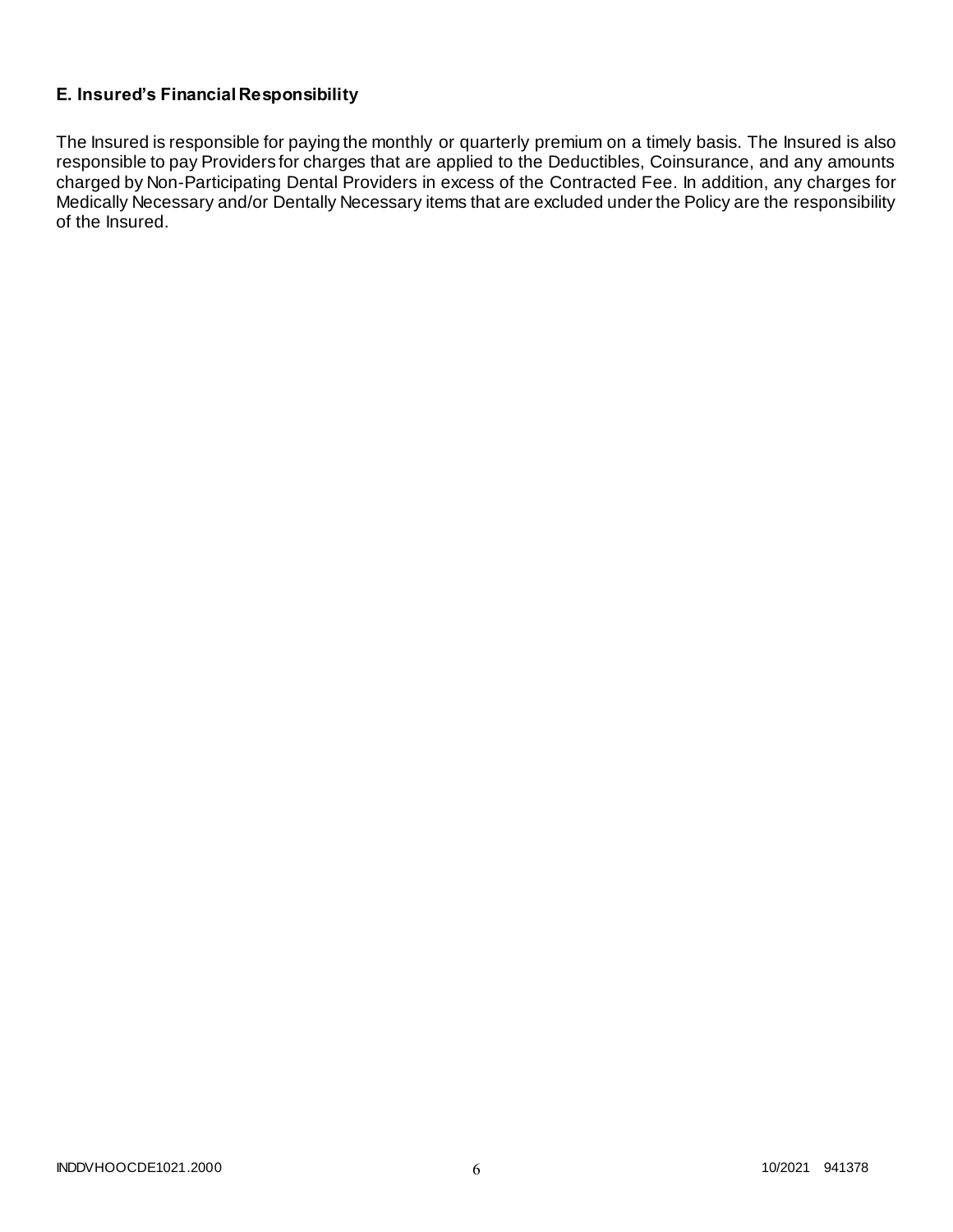# **F. Exclusions and Limitations: What Is Not Covered By This Policy**

# **Expenses Not Covered**

Covered Expenses will not include, and no payment will be made for:

- procedures which are not included in the list of Covered Dental Services, Covered Vision Services, or Covered Hearing Services;
- cone beam imaging;
- instruction for plaque control, oral hygiene and diet;
- core build-ups;
- veneers;
- precious or semi-precious metals for crowns, bridges and abutments;
- restoration of teeth which have been damaged by erosion, attrition or abrasion;
- bite registrations; precision or semi-precision attachments; or splinting;
- implants or implant related services;
- orthodontic treatment, except for the treatment of cleft lip and cleft palate;
- general anesthesia or intravenous sedation, when used for the purposes of anxiety control o r patient management is not covered; may be considered only when medically or dentally necessary and when in conjunction with covered complex oral surgery;
- athletic mouth guards;
- services performed solely for cosmetic reasons;
- personalization or decoration of any dental device or dental work;
- replacement of an appliance per benefit guidelines;
- services that are deemed to be medical in nature;
- services and supplies received from a hospital;
- prescription drugs;
- plano lenses:
- VDT (video display terminal)/computer eyeglass benefit;
- medical or surgical treatment of the eyes;
- any type of corrective vision surgery, including LASIK surgery, radial ketatonomy (RK), automated lamellar keratoplasty (ALK), or conductive keratoplasty (CK);
- Orthoptic or vision training and any associated supplemental testing;
- any eye examination, or any corrective eyewear, required by an employer as a condition of employment;
- safety eyewear;
- sub-normal vision aids or non-prescription lenses;
- Magnification or low vision aids not shown as covered in the Schedule of Vision Coverage;
- Assistive Listening Devices (ALDs);
- medical and/or surgical treatment of the internal or external structures of the ear, including but not limited to Cochlear implants;
- Hearing Aids not prescribed by a Licensed Hearing Care Professional;
- ear protective devices or plugs;
- Hearing Aids maintenance/service contracts, ear molds and other miscellaneous repairs;
- Hearing Aids purchased online or over the counter (OTC); or
- Disposable Hearing Aids.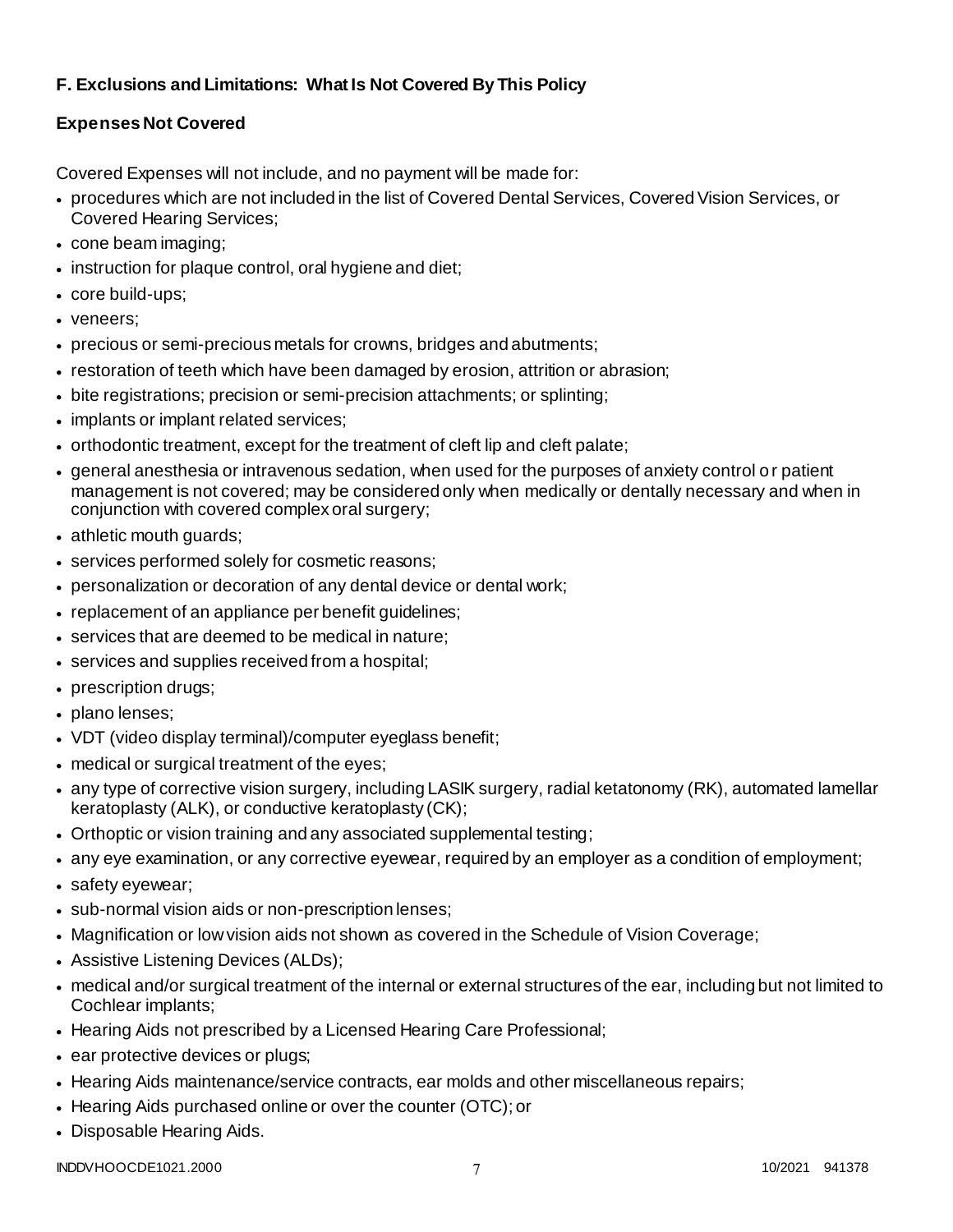### **General Limitations**

No payment will be made for expenses incurred for You or any one of Your Dependents:

- For services not specifically listed as Covered Services in this Policy;
- For services or supplies that are not Medically Necessary;
- For services received before the Effective Date of coverage;
- For services received after coverage under this Policy ends;
- For services for which You have no legal obligation to pay or for which no charge would be made if You did not have insurance coverage;
- For Professional services or supplies received or purchased directly or on Your behalf by anyone, including a Provider, from any of the following:
	- **Yourself or Your employer;**
	- a person who lives in the Covered Person's home, or that person's employer;
	- a person who is related to the Covered Person by blood, marriage or adoption, or that person's employer.
- for or in connection with an Injury arising out of, or in the course of, any employment for wage or profit;
- for or in connection with a Sickness which is covered under any workers' compensation or similar law;
- for charges made by a Hospital owned or operated by or which provides care or performs services for, the United States Government, if such charges are directly related to a condition which occurred while serving in the military or an associated auxiliary unit;
- services or supplies received due to an act of war, declared or undeclared while serving in the military or an associated auxiliary unit;
- to the extent that payment is unlawful where the person resides when the expenses are incurred;
- for charges which the person is not legally required to pay;
- for charges which would not have been made if the person had no insurance;
- to the extent that billed charges exceed the rate of reimbursement as described in the Schedule;
- for charges for unnecessary care, treatment or surgery;
- to the extent that You or any of Your Dependents is in any way paid or entitled to payment for those expenses by or through a public program, other than Medicaid;
- for or in connection with experimental procedures or treatment methods not approved by the American Dental Association or the appropriate dental specialty society;
- Procedures that are a covered expense under any other plan which provides dental, vision, or hearing benefits;
- To the extent that benefits are paid or payable for those expenses under the mandatory part of any auto insurance policy written to comply with a "no-fault" insurance law or an uninsured motorist insurance law. Cigna will take into account any adjustment option chosen under such part by You or any one of Your Dependents.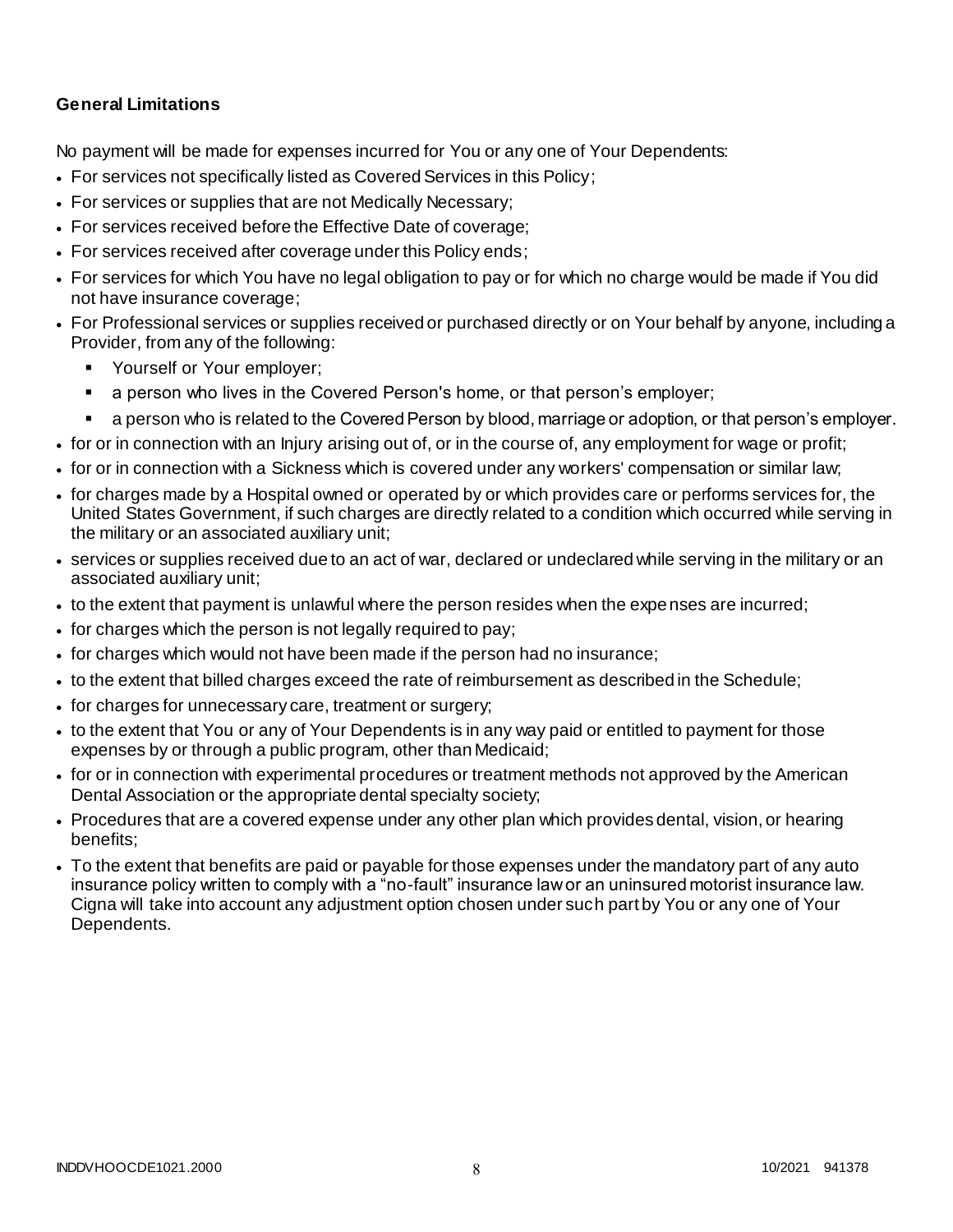### **G. Predetermination of Dental Benefits Program**

Predetermination of Benefits is a voluntary review of a Dentist's proposed treatment plan and expected charges. It is not preauthorization of service and is not required.

The treatment plan should include supporting pre-operative x-rays and other diagnostic materials as requested by Cigna's dental consultant. If there is a change in the treatment plan, a revised plan should be submitted.

Cigna will determine covered dental expenses for the proposed treatment plan. If there is no Predetermination of Benefits, Cigna will determine covered dental expenses when it receives a claim.

Review of proposed treatment is advised whenever extensive dental work is recommended when charges exceed **\$500**.

Predetermination of Benefits is not a guarantee of a set payment. Payment is based on the services that are actually delivered and the coverage in force at the time services are completed.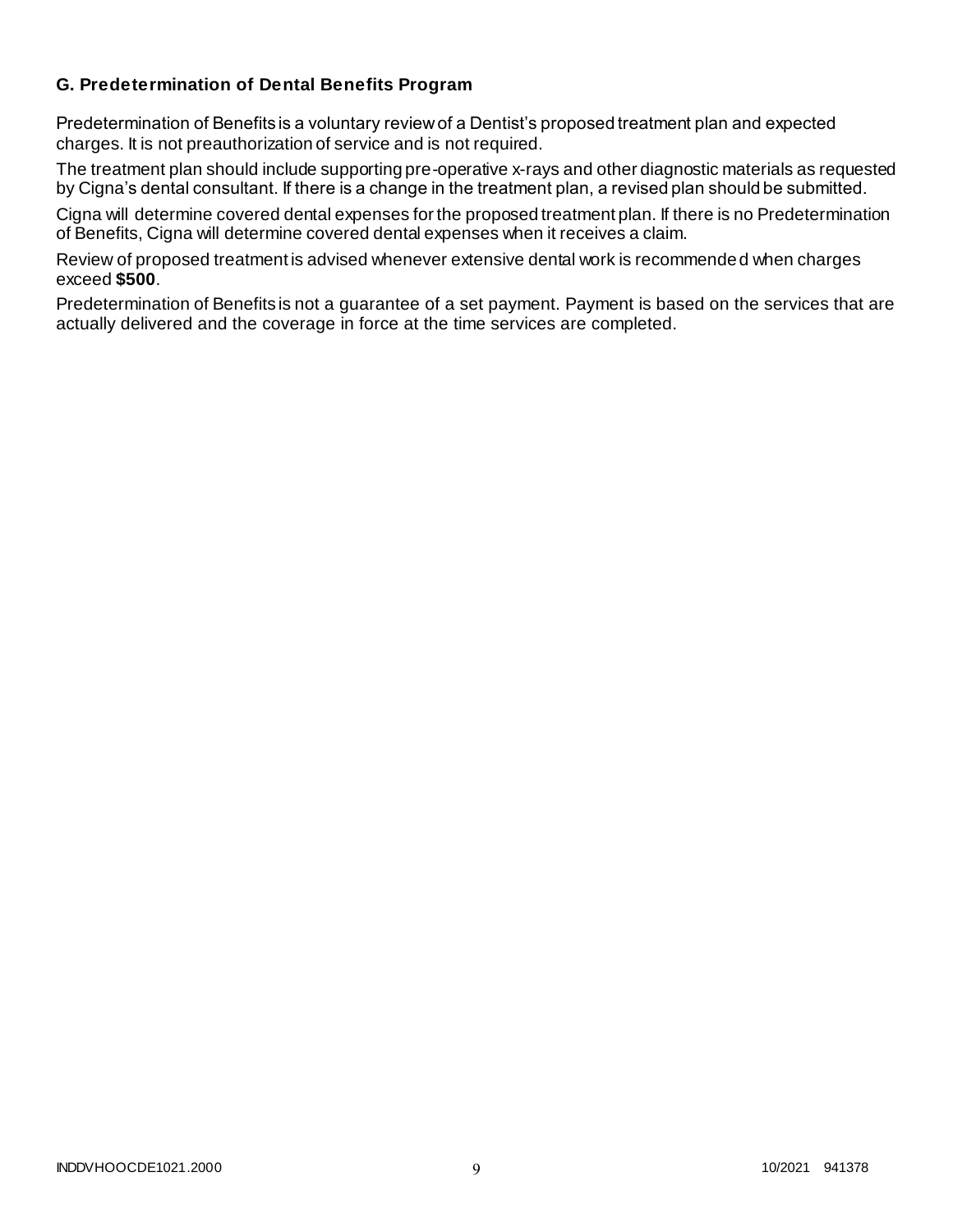### **H. General Provisions**

### **WHEN YOU HAVE A COMPLAINT OR AN APPEAL**

For the purposes of this section, any reference to "You," "Your" or "Yourself" also refers to a representative or Provider designated by You to act on Your behalf, unless otherwise noted.

We want You to be completely satisfied with the care You receive. That is why We have established a process for addressing Your concerns and solving Your problems.

#### **Start with Member Services**

We are here to listen and help. If You have a concern regarding a person, a service, the quality of car e, or contractual benefits, You can call Our toll-free number and explain Your concern to one of Our Customer Service representatives. You can also express that concern in writing. Please call or write to Us at the following:

Customer Services Toll-Free Number or address on mycigna.com, explanation of benefits or claim form

We will do Our best to resolve the matter on Your initial contact. If We need more time to review or investigate Your concern, We will get back to You as soon as possible, but in any case within 30 days.

If You are not satisfied with the results of a coverage decision, You can start the appeals procedure.

#### **Appeals Procedure**

Cigna has a two step appeals procedure for coverage decisions. To initiate an appeal, You must submit a request for an appeal in writing within 365 days of receipt of a denial notice. You should state the reason why You feel Your appeal should be approved and include any information supporting Your appeal. If You are unable or choose not to write, You may ask to register Your appeal by telephone. Call or write to Us at the toll-free number or address on Your Benefit Identification card, explanation of benefits or claim form.

#### **Level One Appeal**

Your appeal will be reviewed and the decision made by someone not involved in the initial decision. Appeals involving Medical Necessity or clinical appropriateness will be considered by a health care professional.

For level one appeals, We will respond in writing with a decision within 30 calendar days after We receive an appeal for a postservice coverage determination. If more time or information is needed to make the determination, We will notify You in writing to request an extension of up to 15 calendar days and to specify any additional information needed to complete the review.

If You are not satisfied with Our level-one appeal decision, You may request a level-two appeal.

#### **Level Two Appeal**

If You are dissatisfied with Our level one appeal decision, You may request a second review. To start a level two appeal, follow the same process required for a level one appeal.

Most requests for a second review will be conducted by the Appeals Committee, which consists of at least three people. Anyone involved in the prior decision may not vote on the Committee. For appeals involving Medical Necessity or clinical appropriateness, the Committee will consult with at least one Dentist reviewer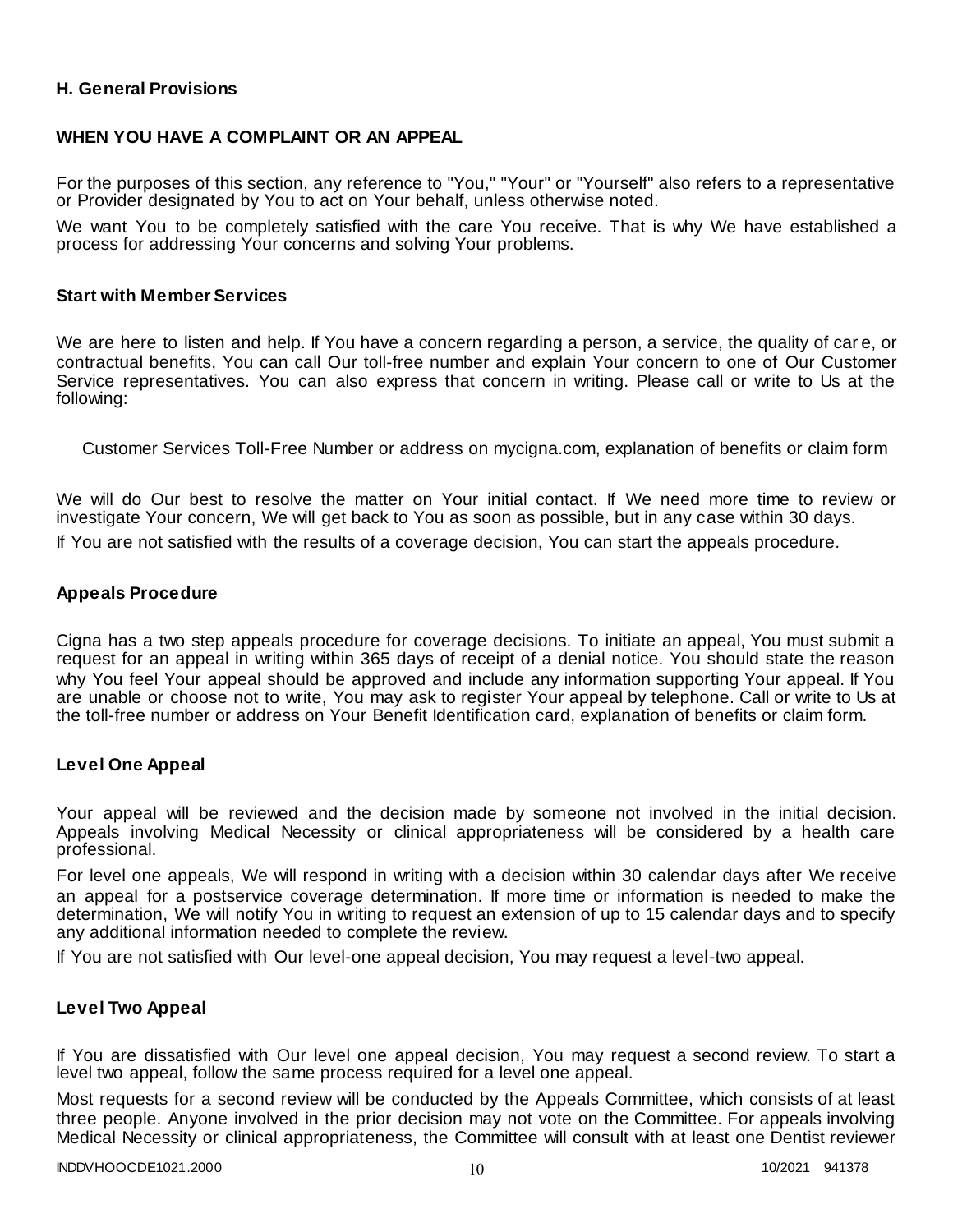in the same or similar specialty as the care under consideration, as determined by Cigna's Dentist reviewer. You may present Your situation to the Committee in person or by conference call.

For level two appeals We will acknowledge in writing that We have received Your request and schedule a Committee review. For postservice claims, the Committee review will be completed within 30 calendar days. If more time or information is needed to make the determination, We will notify You in writing to request an extension of up to 15 calendar days and to specify any additional information needed by the Committee to complete the review. You will be notified in writing of the Committee's decision within five working days after the Committee meeting, and within the Committee review time frames above if the Committee does not approve the requested coverage.

### **Notice of Benefit Determination on Appeal**

Every notice of an appeal decision will be provided in writing or electronically and, if an adverse determination, will include:

- (1) the specific reason or reasons for the denial decision;
- (2) reference to the specific Policy provisions on which the decision is based;
- (3) a statement that the claimant is entitled to receive, upon request and free of charge, reasonable access to and copies of all documents, records, and other Relevant Information as defined;
- (4) upon request and free of charge, a copy of any internal rule, guideline, protocol or other similar criterion that was relied upon in making the adverse determination regarding Your appeal, and an explanation of the scientific or clinical judgment for a determination that is based on a medical necessity, experimental treatment or other similar exclusion or limit.

#### **Relevant Information**

Relevant Information is any document, record, or other information which was relied upon in making the benefit determination; was submitted, considered, or generated in the course of making the benefit determination, without regard to whether such document, record, or other information was relied upon in making the benefit determination; demonstrates compliance with the administrative processes and safeguards required by federal law in making the benefit determination; or constitutes a statement of policy or guidance with respect to the plan concerning the denied treatment option or benefit or the claimant's diagnosis, without regard to whether such advice or statement was relied upon in making the bene fit determination.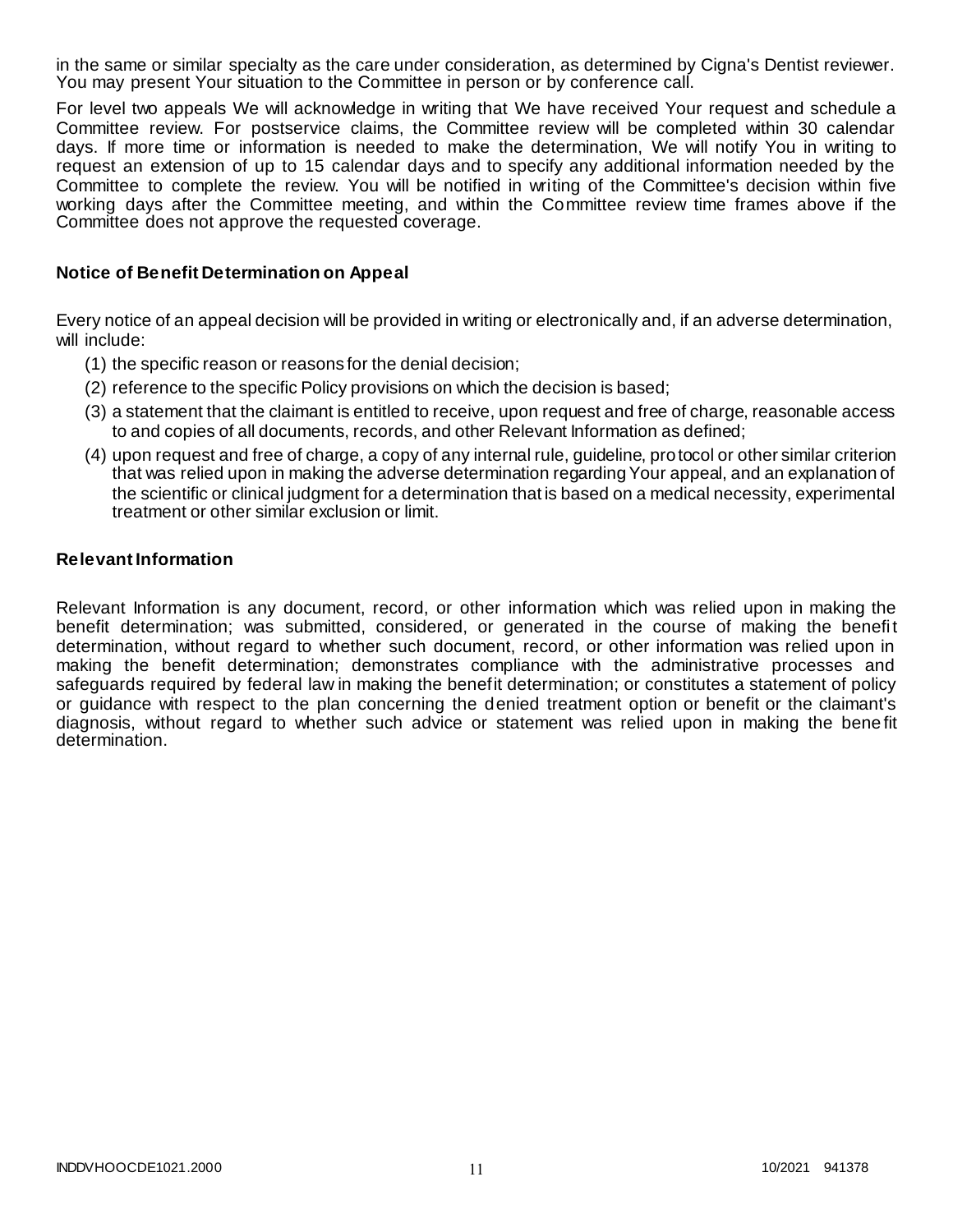# **I. Participating Dental Providers**

Cigna will provide a current list of Dentists currently participating with Cigna and their locations to each Covered Person upon request.

To verify if a Dentist is currently participating with Cigna and is accepting new Cigna Insureds, the Covered Person should visit Our website at mycigna.com.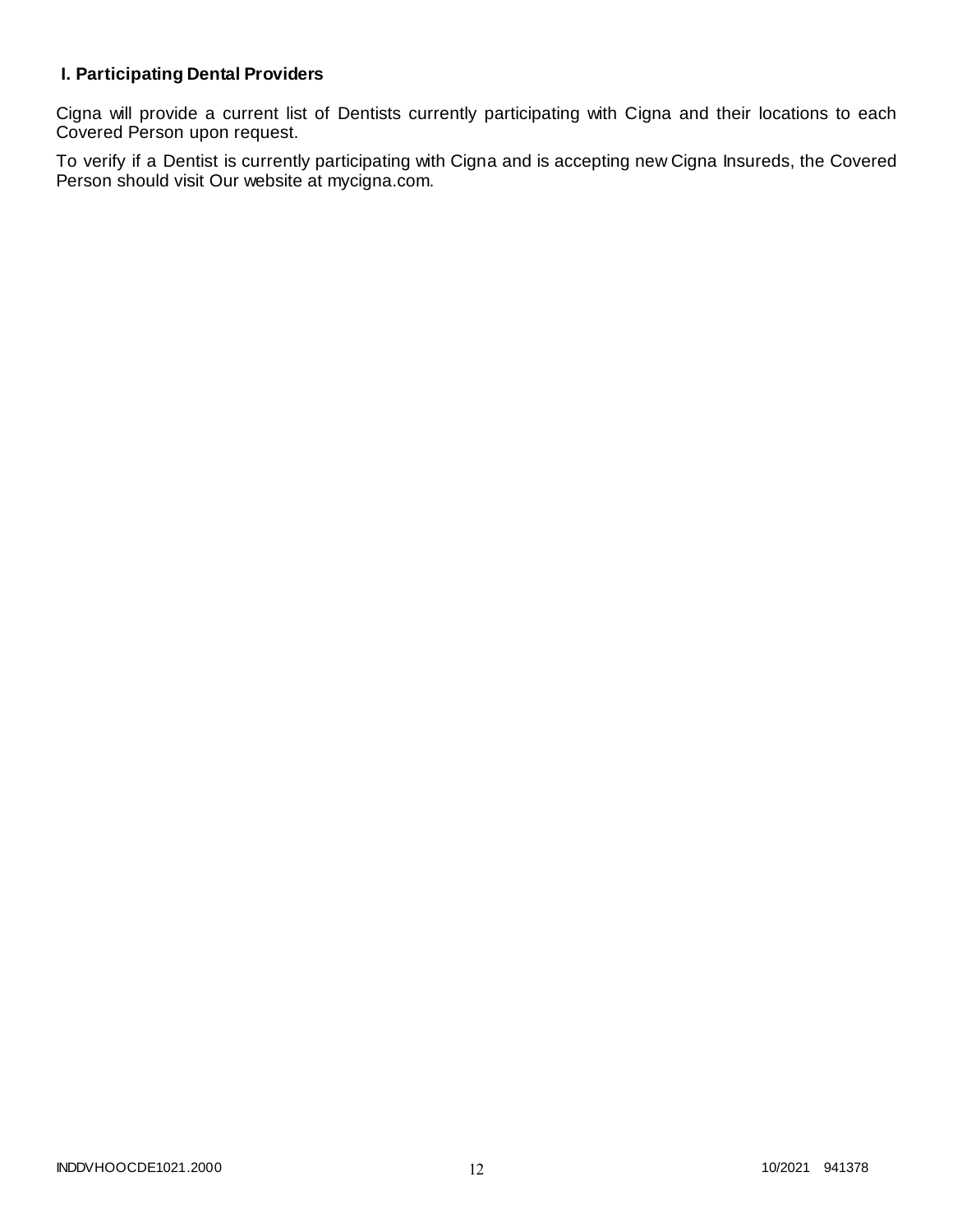### **J. Renewability, Eligibility, and Continuation**

1. The Policy will renew except for the specific events stated in the Policy. Cigna may change the premiums of the Policy with 60 days written notice to the Insured. However, Cigna will not refuse to renew or change the premium schedule for the Policy on an individual basis, but only for all Insureds in the same class and covered under the same Policy as You.

2. The individual plan is designed for residents of Delaware who are not enrolled under or covered by any other group or individual health coverage. You must notify Cigna of all changes that may affect any Covered Person's eligibility under the Policy.

3. You or Your Dependent(s) will become ineligible for coverage:

- When premiums are not paid according to the due dates and grace periods described in the premium section.
- With respect to Your Spouse, Domestic Partner, or partner to a Civil Union: when the Spouse is no longer married to the Insured or when the union is dissolved.
- With respect to You and Your Family Member(s): when You no longer meet the requirements listed in the Conditions of Eligibility section.
- The date the Policy terminates.
- When the Insured no longer lives in the Service Area.

4. If a Covered Person's eligibility under this Plan would terminate due to the Insured's death, divorce or if other Dependents would become ineligible due to age or no longer qualify as dependents for coverage under this Plan; except for the Insured's failure to pay premium, the Covered Person's insurance will be continued if the Covered Person exercising the continuation right notifies Cigna and pays the appropriate monthly premium within 60 days following the date this Policy would otherwise terminate. Any waiting periods in the new Plan will be considered as being met to the extent coverage was in force under this Plan.